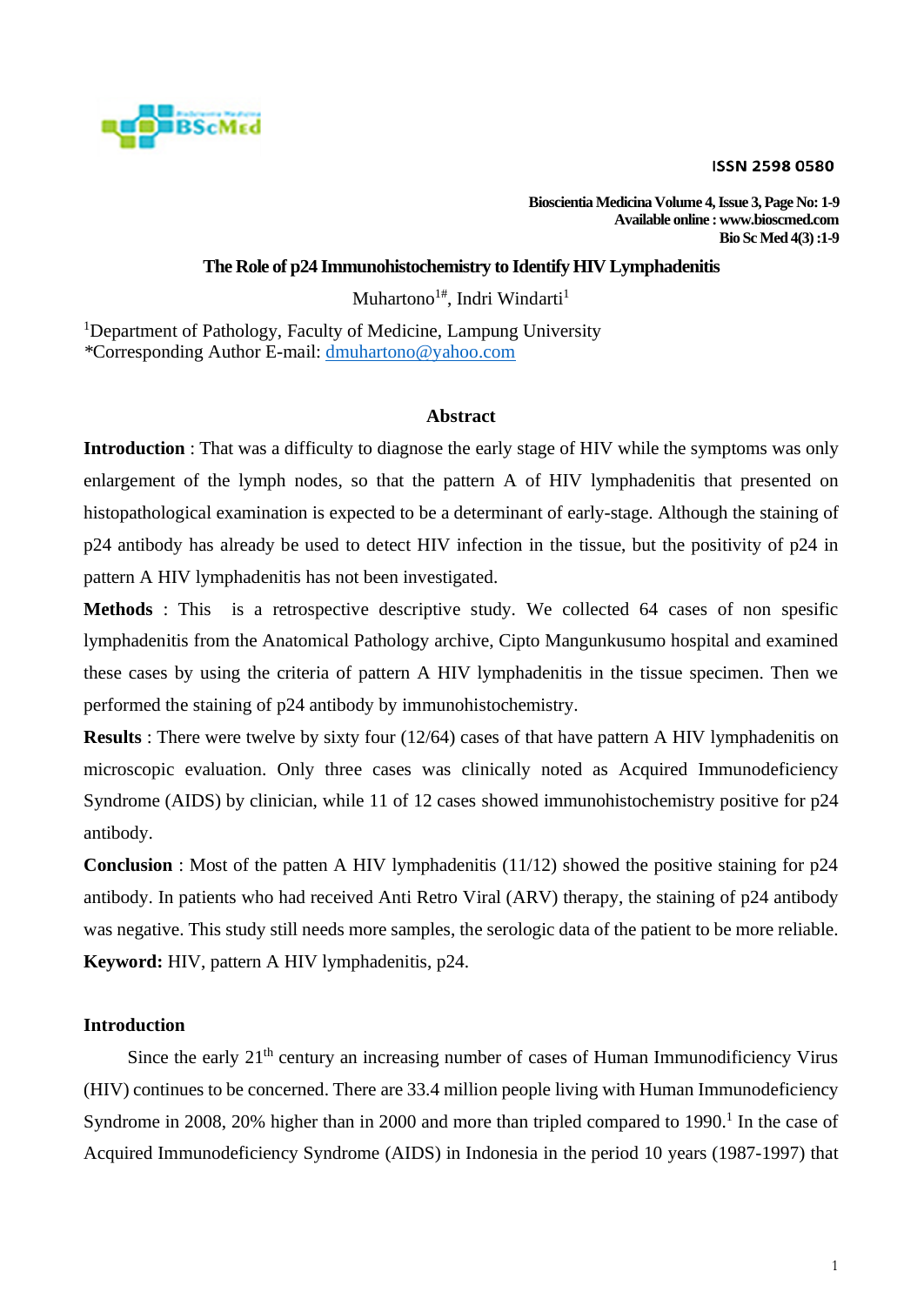

increases slowly, in 2000 has increased very sharply.<sup>2</sup> An increasing number of AIDS cases continue to occur, the number of cases in 2005 increased nearly doubled from 2004, and the first quarter of 2010 the number of reported AIDS cases increased 591 cumulative of AIDS cases so that the period 1987 to March 2010 counted to 20,564 with 3,936 deaths.<sup>2,3</sup>

Enlarged lymph nodes/lymphadenopathy is the most common symptom in patients with HIV infection, may occur as early manifestations of infection or can also be found at any stage of HIV infection.<sup>4-6</sup> At least 25% of patients with AIDS have lymphadenopathy that can be found on physical examination.<sup>7</sup>

The diagnosis of HIV infection is critical in deciding the chain of HIV transmission because the HIV infected patients can be a source of infection due to a very high viremia or due to the patient not knowing that he was infected by HIV so he did nothing to prevent transmission. However, clinically it's difficult to diagnose the early-stage HIV with only symptoms of enlarged lymph nodes.<sup>8</sup> After years, the researchers have succeeded in classifying HIV lymphadenitis devided by 3 pattern (pattern A, B and C) on histopathological examination. $9,10$ 

In case that there is no data of serologic HIV infection, the Pattern A HIV lymphadenitis that found on histopathologic examination is expected to be a determinant of early-stage HIV infection. Although p24 antibody can already be used to detect HIV infection in the tissue, the positivity on pattern A HIV lymphadenitis of the tissue specimen has not been investigated. If there is high p24 positivity on pattern A HIV lymphadenitis, it will be able to represent HIV infection is in the early stage so that it can be used as a basic for more intensive management of breaking the chain of infection.

### **Methods**

This study is a retrospective descriptive study. Material obtained from the histopathology slides archives of the Department of Anatomic Phatologic, Faculty of Medicine University of Indonesia/Cipto Mangunkusumo Hospital using topography codes C77 and H293 morphology according to ICD-O, then we obtained the registration number of patients. We conducted a reevaluation of the histopathologic slides with chronic lymphadenitis cases. Sixty four cases was found. The entire preparation performed histopathological reassessment using the criteria of pattern A HIV lymphadenitis: (a) Large lymphoid follicles and/or hyperplastic folicles, (b) reactive germinal center characterized by widespread apoptosis, phagocytosis of nucleur debris by tingible body macrophages, (c) No small lymphocytes (thinning of the mantle zone), (d) a group of small lymphocytes enter to and cause the damage of germinal center (foliculolysis), (e) interfolicular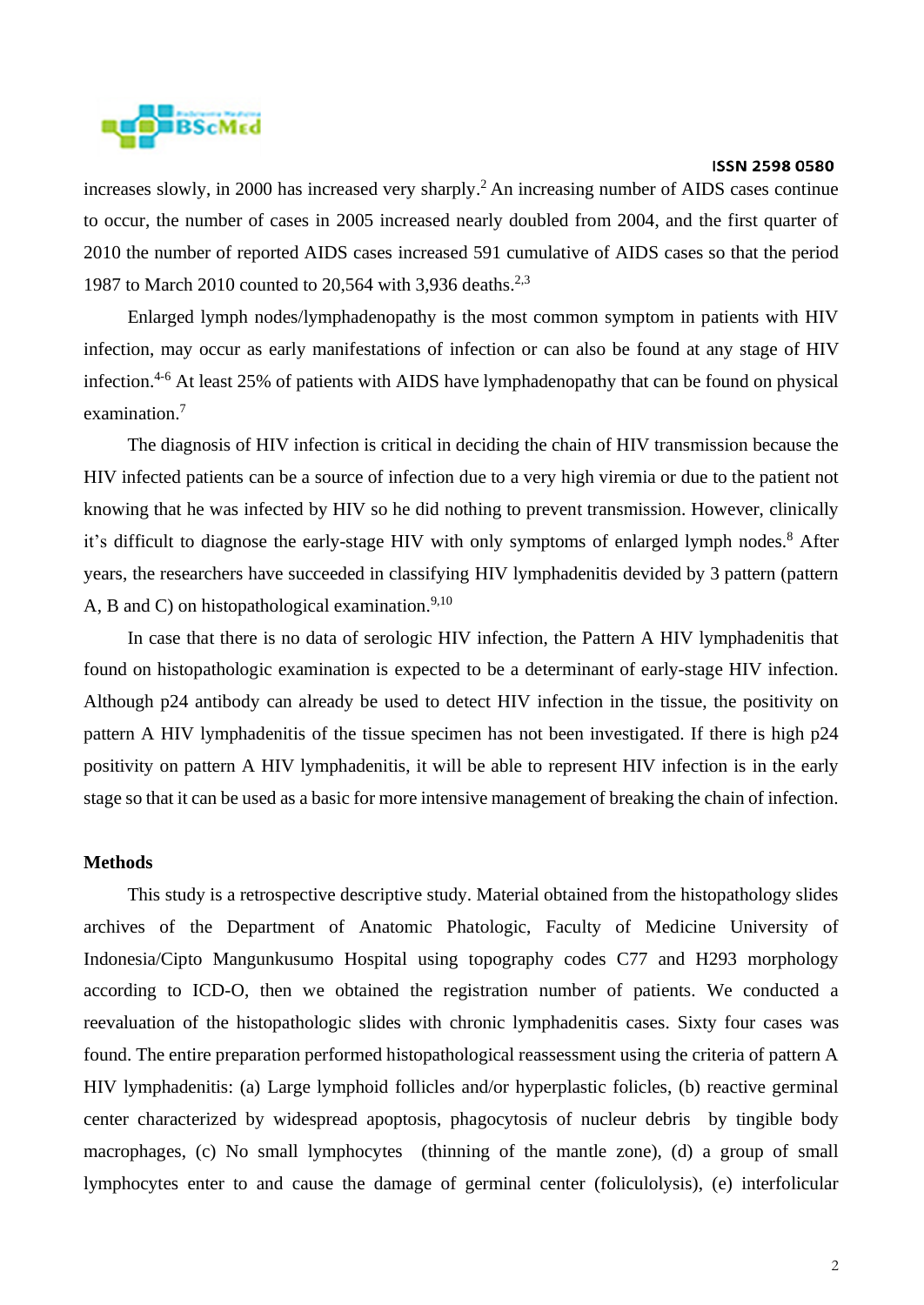

bleeding, (f) a cluster of monositoid cells around blood vessels and sinuses, (g) giant cells Warthin-Finkeldey.

P24 immunohistochemical staining performed on slides that have pattern A HIV lymphadenitis. We did 4µm trimming of paraffin block and attached it to slides that have been coated with poly L lysine, incubated at 60°C for overnight. Then we did deparaffination, rehydrated and blocking of endogenous peroxidase reaction for 30 minutes. Between these two stages we did slides washing with tap water. Furthermore Antigen Retrieval Procedures performed in the microwave and then cooled in citrate buffer. Incubation of P24 primary antibody (clone Kal-1, Dako, Ely, UK) with a 1:40 dilution, carried out in a closed place at room temperature for 60 minutes, incubated with secondary antibody Biotinylated Goat Anti-Rabbit Ig (BAGR). Then given the chromogen diamino benzidine  $(DAB)+30\%$  H<sub>2</sub>O<sub>2</sub> in Tris HCl pH 7.6. Among the three stages of washing with PBS pH 7.4 and tap water and maintained not to dry. Counterstained performed with Mayer Hematoxylin. After that dehydration was performed and then covered with entellan.

# **Results**

During 2 years (2009 – 2010) there was 64 cases recorded that had been diagnosed as chronic non-specific lymphadenitis. The number of cases of chronic non-specific lymphadenitis in 2009 and 2010 was 32 cases respectively. After reevaluation, of the 64 cases, there were 13 cases with pattern A HIV lymphadenitis (Table 1). Of 12 cases, only 3 cases (25%) were noted as AIDS by clinician. There were 8 cases (67%) male, and 4 cases (33%) were female (Table 2). Three cases that have a feature of pattern A HIV lymphadenitis in this study were children (0-4 years old), 3 cases were in the 2 decades (11-20 years). Pattern A HIV lymphadenitis of the lymph nodes found in the neck area was 10 cases (67%).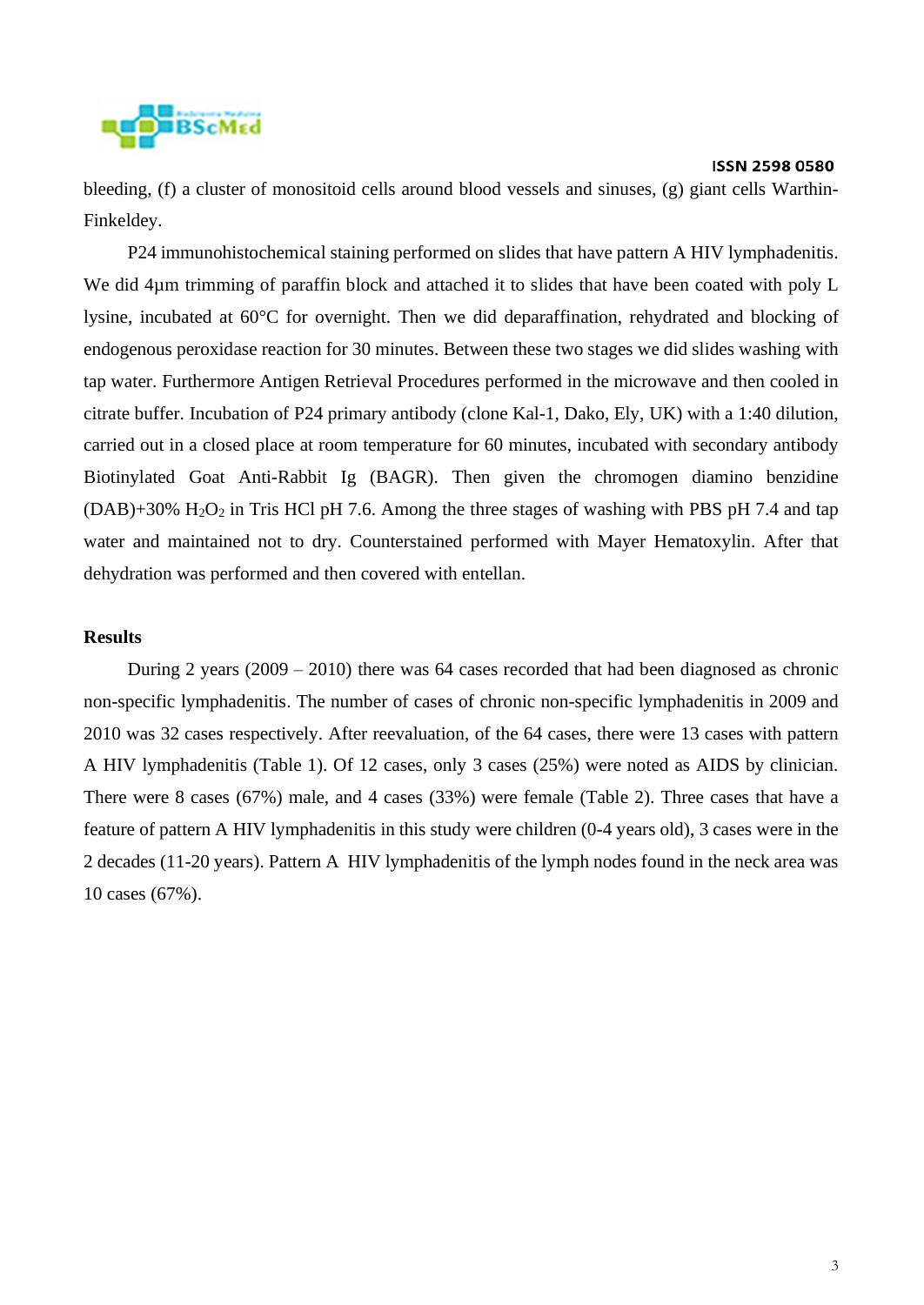

| anu pauvi n A III v Tymphauvinus   |                                      |                                            |  |  |  |  |  |  |
|------------------------------------|--------------------------------------|--------------------------------------------|--|--|--|--|--|--|
| <b>Characteristics of patients</b> | <b>Chronic</b><br>lymphadenitis<br>N | <b>Pattern A HIV</b><br>lymphadenitis<br>N |  |  |  |  |  |  |
| <b>Sex</b>                         |                                      |                                            |  |  |  |  |  |  |
| Male                               | 28                                   | Q                                          |  |  |  |  |  |  |
| Female                             | 23                                   | 4                                          |  |  |  |  |  |  |
| Age                                |                                      |                                            |  |  |  |  |  |  |
| $0-10$                             | 8                                    | 3                                          |  |  |  |  |  |  |
| 11-20                              | 17                                   | 3                                          |  |  |  |  |  |  |
| >20                                | 12                                   | 7                                          |  |  |  |  |  |  |
| Location                           |                                      |                                            |  |  |  |  |  |  |
| Colli<br>$\bullet$                 | 31                                   | 10                                         |  |  |  |  |  |  |
| Inguinal                           | 8                                    | 3                                          |  |  |  |  |  |  |
|                                    |                                      |                                            |  |  |  |  |  |  |

| Tabel 1. Characteristics of patients with chronic lymphadenitis |
|-----------------------------------------------------------------|
| and pattern A HIV lymphadenitis                                 |

The most feature that found in the histopathology slides were large lymphoid follicles or hyperplastic folicles with reactive germinal center characterized by widespread apoptosis as shown in figure 1. The histopathology slides which showed 4 criteria of pattern A HIV lymphadenitis was 7 cases (42%), 5 criteria was 2 cases (33%), and 3 criteria was 1 case (8% ), and the slides which have 2 criteria was 2 cases (17%). One case was excluded from the study because immunohistochemical staining cannot be done.



**Figure 1. Hyperplastic folicle of the lymphnode (A) and reactive germinal center (B).**

Of the twelve cases which have a feature of pattern A HIV lymphadenitis, as many as 11 cases showed positive for p24 antibody, and 1 case which negative for p24 was on antiretroviral therapy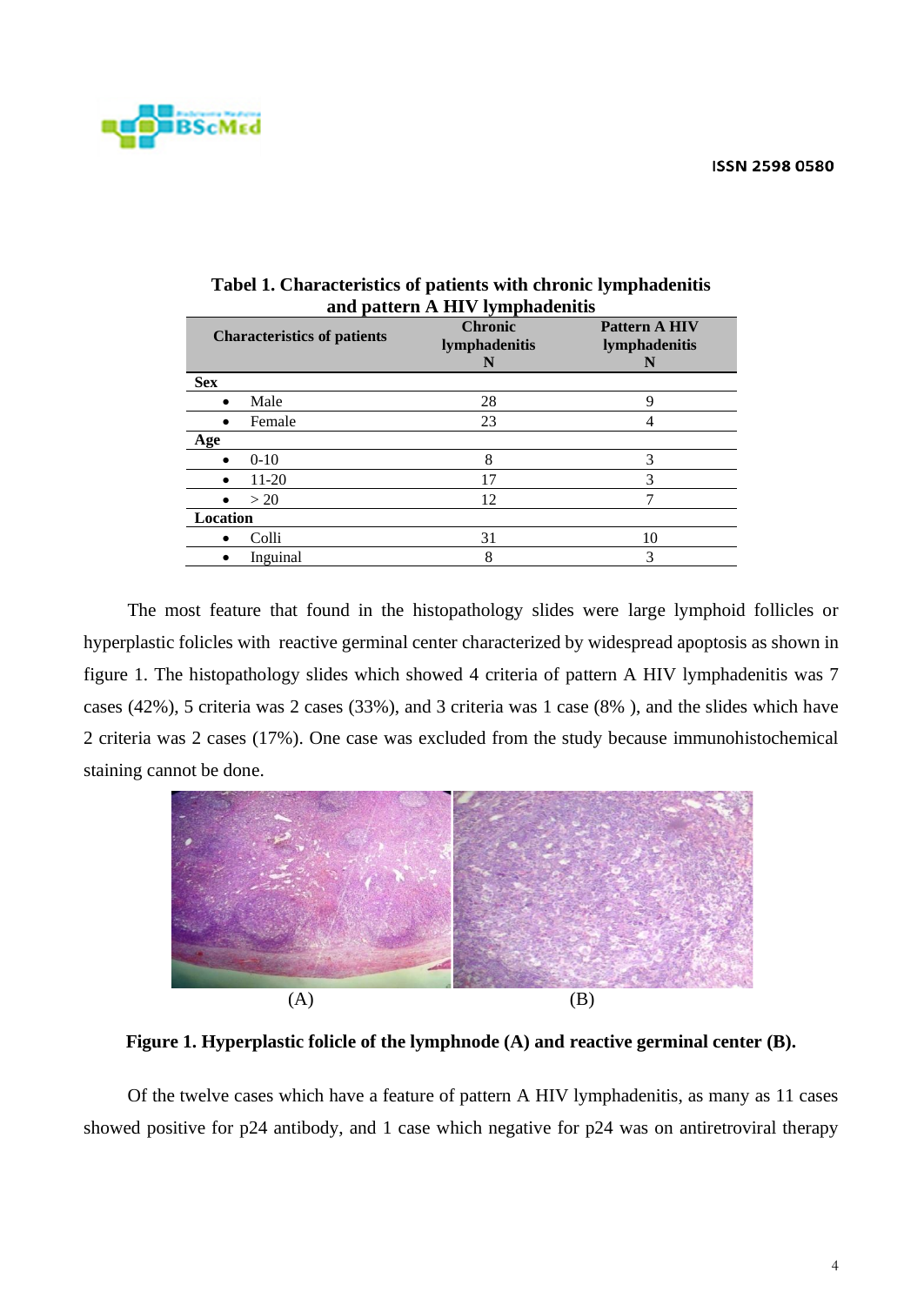

stated by clinician. Figure 2 showed the positivity of p24 antibody using immunohistochemical staining. The positivity stained the dendritic cells between the lymphocytes.



**Figure 2. positivity of p24 antibody in dendritic cells**

|                  |                           |                                    | Criteria of pattern A HIV limfadenitis |                               |                |                         |                             |                                                 |                          |                |
|------------------|---------------------------|------------------------------------|----------------------------------------|-------------------------------|----------------|-------------------------|-----------------------------|-------------------------------------------------|--------------------------|----------------|
| No.              | Age<br>(years)<br>/gender | <b>Clinical description</b>        | Hyperplasia of<br>follicle             | Reactive follicle<br>lymphoid | Folliculolysis | Mantle zone<br>thinning | Bleeding in the<br>follicle | monositoid cells<br>around blood<br>vessels and | Datia cell               | p24 positivity |
| 1.               | 4/M                       | Multiple lymphadenopathy           | $\sqrt{}$                              | $\sqrt{}$                     | V              | $\sqrt{}$               | $\overline{\phantom{0}}$    | $\overline{\phantom{0}}$                        | $\overline{\phantom{0}}$ | Centrum        |
| 2.               | 56/M                      | Sialolithiasis & sialadenitis      | $\sqrt{}$                              | $\overline{\phantom{0}}$      | V              | $\sqrt{ }$              | $\overline{\phantom{0}}$    | $\overline{\phantom{0}}$                        | $\overline{\phantom{0}}$ | Centrum        |
| 3.               | 1/M                       | colli<br>$\&$<br>dextra<br>Abccess | V                                      | V                             |                | V                       |                             |                                                 | —                        | Centrum        |
| $\overline{4}$ . | 2/M                       | lymphadenopathy colli              | V                                      | V                             |                |                         |                             |                                                 |                          | Paracortex     |
| 5.               | 19/M                      | lymphadenopathy colli              | $\sqrt{}$                              | —                             |                | $\sqrt{ }$              |                             |                                                 | $\overline{\phantom{0}}$ | Paracortex     |
| 6.               | 14/F                      | lymphadenopathy colli              | V                                      | V                             |                | V                       |                             |                                                 | —                        | Centrum        |
| 7.               | 47/F                      | lymphadenopathy                    | $\sqrt{}$                              | $\sqrt{}$                     | V              | $\sqrt{ }$              |                             |                                                 | —                        | Centrum, sinus |
| 8.               | 13/F                      | lymphadenopathy colli              | $\sqrt{}$                              | $\sqrt{}$                     | $\sqrt{}$      | $\sqrt{}$               | $\sqrt{}$                   | $\overline{\phantom{0}}$                        | $\overline{\phantom{0}}$ | Centrum, sinus |
| 9.               | 37/F                      | lymphadenopathy multipel           | $\sqrt{}$                              | V                             | V              | V                       | $\sqrt{}$                   |                                                 | $\overline{\phantom{0}}$ | Centrum        |
| 10.              | 27M                       | lymphadenopathy colli              | $\sqrt{}$                              | $\sqrt{}$                     | V              | $\sqrt{}$               | $\overline{\phantom{0}}$    | —                                               | $\overline{\phantom{0}}$ | Centrum        |
| 11.              | 29/M                      | lymphadenopathy<br>colli +         | √                                      | $\sqrt{}$                     | V              | $\sqrt{}$               | $\overline{\phantom{0}}$    | -                                               | —                        | Centrum        |
| 12.              | 25/M                      | lymphadenopathy colli<br>$^{+}$    |                                        |                               |                |                         | -                           | -                                               | —                        | Negative       |

# **Tabel 2. Histopathology features using the criteria of Pattern A HIV lymphadenitis and p24 positivity**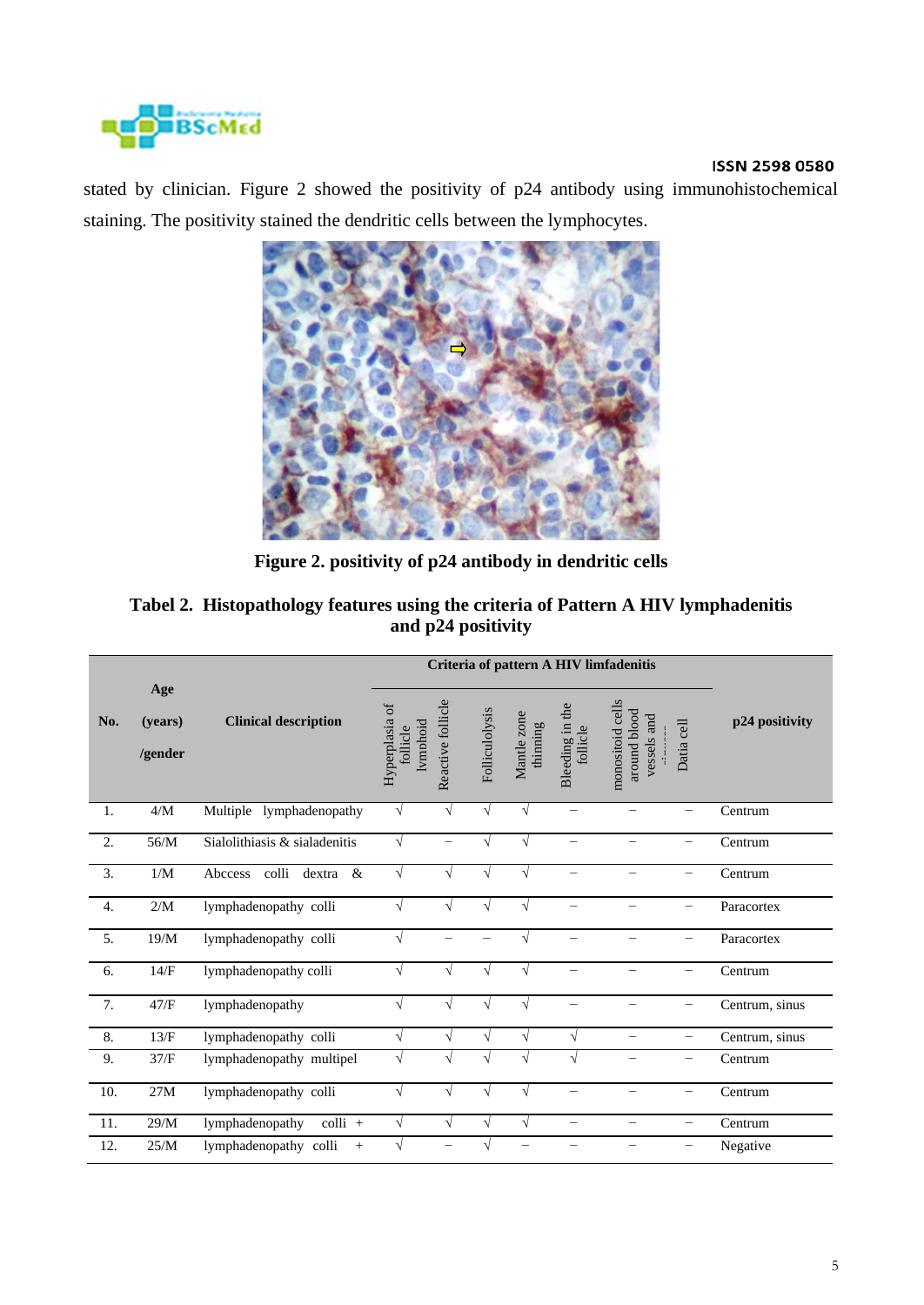

# **Discussion**

After an assessment of the pattern of HIV lymphadenitis and staining of p24 antibody. We found that 67% cases were male and 33% were female (Table 3). Moonim *et al* research found 65% patient with AIDS were male.<sup>10</sup> According to Rasmaliah<sup>11</sup> sex ratio between men and woman is 10-15:1 because most of them are homosexuals, while in another country he obtained that sex ratio is 1: 1.11, while statistical data of HIV/AIDS cases in Indonesia were reported up to March 2010 found the number of AIDS patients is 15,168 men, unlike women, the 5,306 patients with a ratio of  $3:1.^3$  In this study we didnot found the information of the homosexual status of the patients, so it can't be concluded whether the patient has a tendency to homosexual or heterosexual.

Of the 12 cases, only 3 cases were accompanied by a description of the AIDS. This is because most of the patients may be in the early phase or phases of latent HIV and have no symptoms other than enlarged lymph nodes, so that clinicians often do not suspect the possibility of HIV infection because of the limitations of serology in the latent phase in which the levels of CD4+ and examination of viral load didi not shown a significant decline. 4

Three cases have a picture of HIV lymphadenitis A pattern found in this study were children (0- 4 years). This is possible because in addition to HIV transmission can occur through sexual contact and parenteral, it may also happened that the mother-child transmission is the main cause of AIDS in children.<sup>4</sup> Mother can transmit the infection through three channels: (1) in utero which spread through the placenta, (2) During delivery through the birth canal infection with the risk of transmission of 50%, and (3) after birth through breast milk (14%). During the intrapartum and peripartum transmission is more common in children in Amerika.<sup>4,7</sup> Prevention of mother-child transmission can be done through early diagnosis of cases of HIV in pregnant women and treted them with antiretroviral (ARV) therapy.<sup>4</sup>

A pattern of HIV lymphadenitis of the lymph nodes in the neck area as many as 10 cases  $(67\%)$ <sup>4,12,13</sup> In addition to the lymph nodes in the neck, HIV lymphadenitis can also occur in the inguinal and axilla.<sup>7</sup> In this study we did not found HIV lymphadenitis of the inguinal and axilla, but there were 2 cases with multiple lymphadenopathy information with biopsy on lymph nodes in the neck without mentioning the presence of enlarged lymph nodes in other areas. The possibility of the presence of enlarged lymph nodes in the inguinal and axilla regions can't be ruled out because the information is often incomplete.

Four criteria predominantly found in this study are: enlarged lymphoid follicles and/or hyperplastic, reactive germinal center characterized by tingible body macrophages, extensive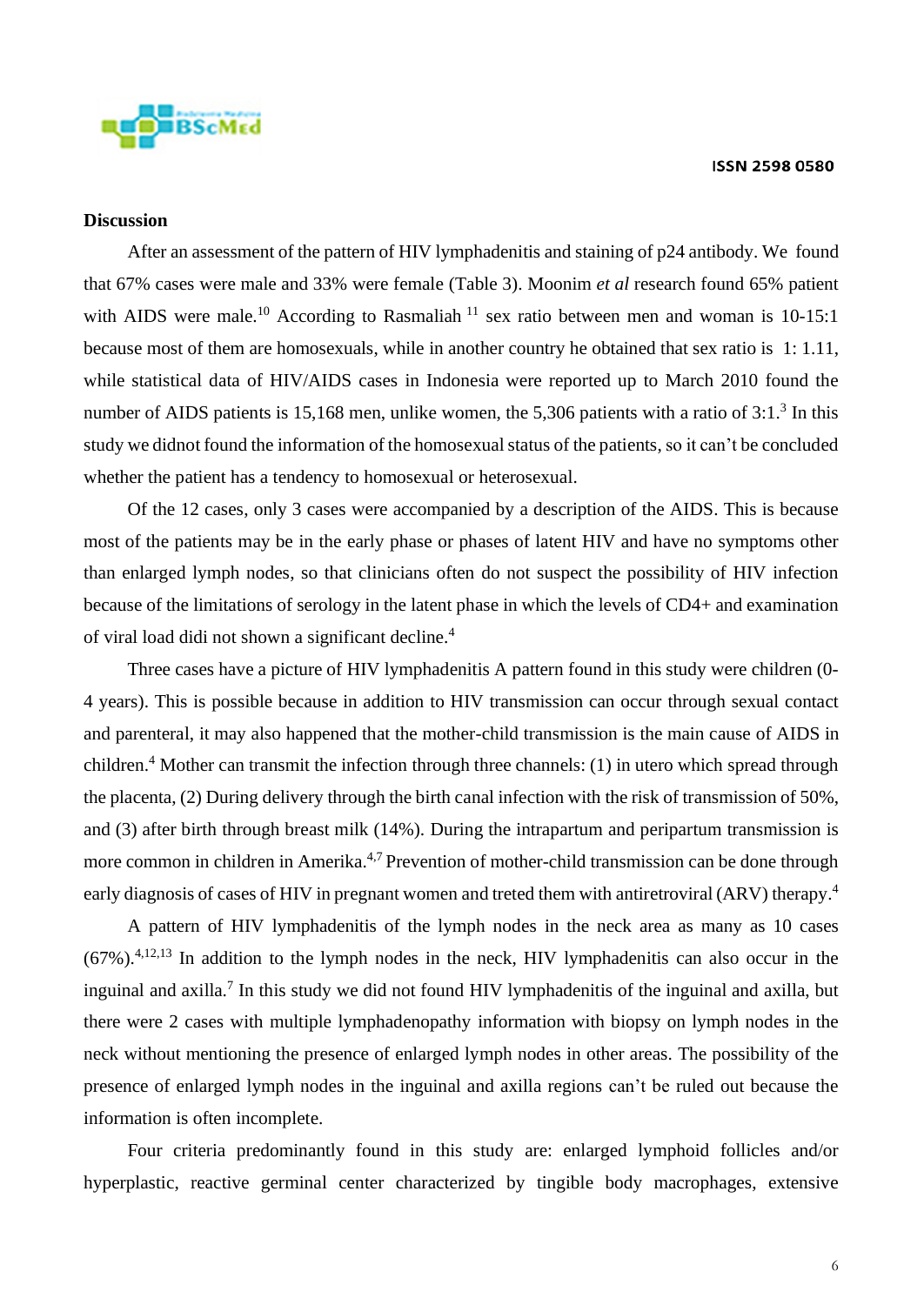

apoptosis, phagocytosis core debris. Furthermore, small lymphocytes were also found but in a very little amount or even no that cause thinning of the mantle zone, and foliculolysis.(14,15,16) <sup>14,16,17</sup>

Reactive germinal center characterized by widespread apoptosis, phagocytosis of debris and tingible body macrophages may be the result of a direct effect of cell killing by the virus that may occur due to colonization of HIV in lymph node architecture that is causing damage to the lymph nodes and progressive change of the lymph nodes.<sup>4</sup> Direct cytopathic effects of replicating virus led to the death of infected cells. 4,15

Fusion of infected cells and uninfected cells can cause formation of giant cell which is in this study was not found. This may occur because the giant cell formed by the fusion will be enlarged (balloning) and die within a few hours.<sup>4</sup> Monositoid group of cells around blood vessels may cause by circulating monocytes infected with HIV. Monocytes in the peripheral cells associated with HIV-RNA viral load, and can be an indicator of abnormalities in the lymph nodes, but little is known about the quantitative distribution of HIV-containing monocytes in the lymph.<sup>16,17</sup> Of the twelve cases which have a picture of pattern A HIV lymphadenitis, as many as 11 cases showed positive for p24, but 1 case with negative p24 antibody was state as AIDS on antiretroviral therapy. Of the 11 cases found to have positivity not only in germinal center but also showed positivity in the sinuses and paracortex of the lymph node. In the study conducted by Moonim *et al*, p24 positivity is not only found on dendritic cells in the follicle. <sup>10</sup> The study found 22 cases (60%) of p24 that characterizes other cells of lymphocytes in the follicle cells, lymphocytes in the mantle zone, small and large lymphocytes in paracortex, macrophages and giant cells. In all of these cases occurred in the p24 positivity in the cytoplasma.<sup>18</sup>

In this study, p24 positivity can only be determined location. Positivity in the germinal center even varies in intensity from weak to strong staining. This may occur because of the latent phase of follicular dendritic cells which already began to malfunction or low viral load in the acute phase. A total of six cases (50%) also showed positivity in paracortex, which may be the macrophage. The mechanism of viral entry into cells is through the T cell receptor CD4 and macrophages. Viral replication in lymph nodes may cause viremia and spread of the virus. Viremia is controlled by the host immune response so that the patients is on the latent phase. Macrophages were infected by HIV can't be lysed by T cells.<sup>4,18</sup>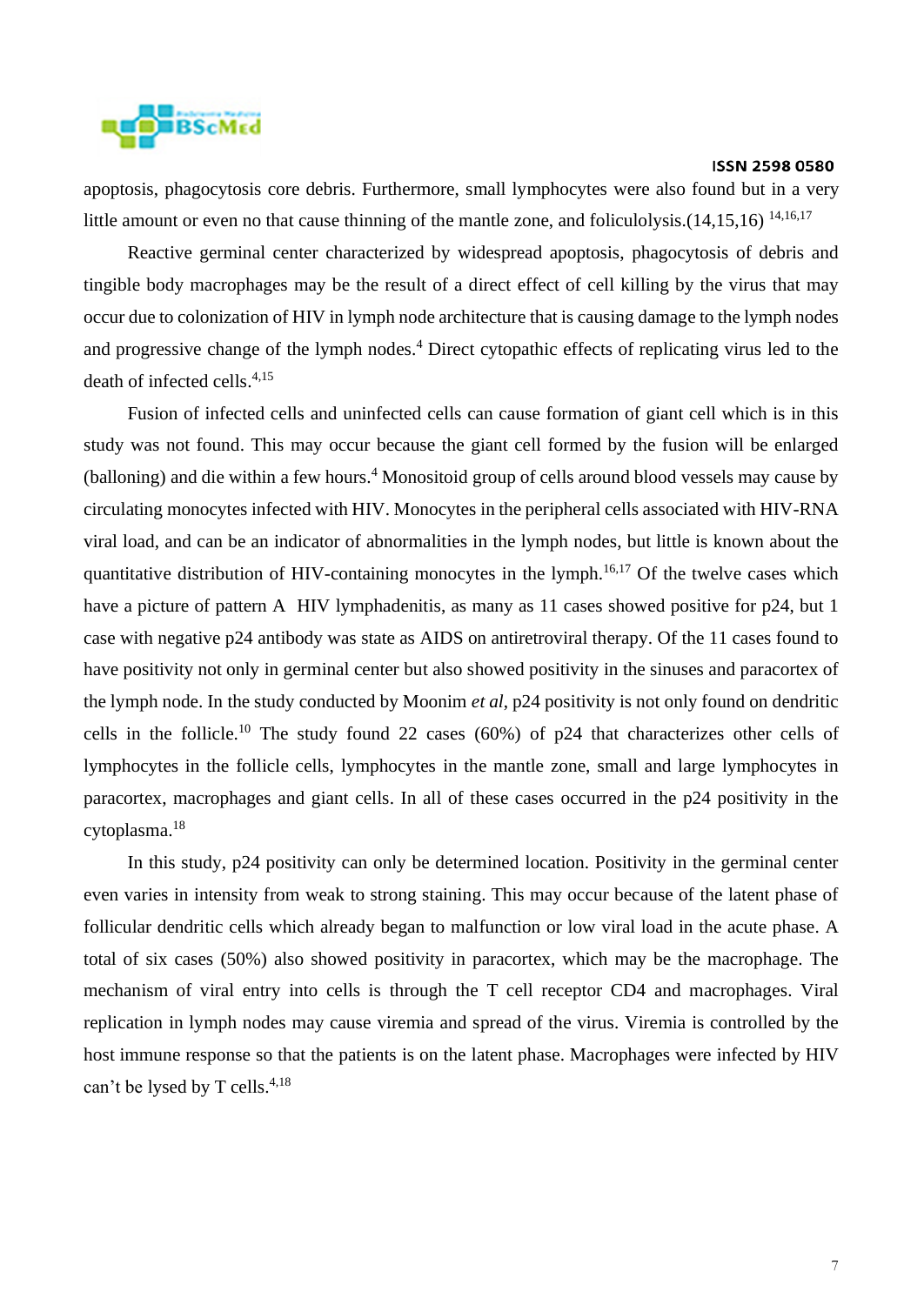

# **Conclusion**

Most cases with pattern A HIV lymphadenitis showed a positive staining for p24 antibody. Highest positivity found in a germinal center. This study is a preliminary study that needs to be followed by increasing the number of samples and complete clinical data such as serology status, CD4 +, HIV and viral load phase to be more comprehensive.

## **Acknowledgment**

Thank you to Dr. Endang S.R. Hardjolukito, MS., Sp.PA(K) on knowledge, patience and spare time to guide this retrospective study.

## **References**

- 1. Joint United Nations Programme on HIV/AIDS (UNAIDS) and World Health Organization (WHO). *AIDS epidemic update 2009*. Switzerland: WHO Library Cataloguing in Publication Data; 2009.
- 2. Komisi Penanggulangan AIDS. *Strategi nasional penanggulangan HIV dan AIDS 2007-2010*. Jakarta: Komisi Penanggulangan AIDS; 2007.
- 3. Ditjen PPM & PL Depkes RI. *Statistik kasus HIV/AIDS di Indonesia dilapor sampai dengan Maret 2010*. Jakarta: Ditjen PPM & PL Depkes RI; 2010.
- 4. Mac Adam AJ, Sharpe AH. Infectious disease. In: Vinay K, Alice H, Arthur AB, editors. *Pathology basis of disease*.7th ed. Pennsylvania: Saunders Elsevier; 2005. p. 386−7.
- 5. Yogev R, Chadwick EG. Acquired immunodeficiency syndrome (human immunodeficiency syndrome). In: Behrman RE, Kliegman RM, Jenson HB, editors. *Nelson textbook of pediatric*.17th ed. Pensilvania: Saunders Elsevier; 2004. p. 1109−19.
- 6. Shobana A, Guha SK, Mitra K, Dasgupta A, Neogi DK, Hazra SC. Poeple living with HIV infection/AIDS-A study on lymph node FNAC and CD4 count. Indian J Med Microbiol 2002; 20(2): 99−101.
- 7. Klatt EC. Lymphnode pathology in AIDS. In: Klatt EC, editors. *Pathology of AIDS.* Savannah: Mercer University of Medicine; 2010. p.185−92.
- 8. Coco A. The cost-effectiveness of expanded testing for primary HIV infection AIDS. Ann Fam Med 2005; 3(5): 391−9.
- 9. Paiva DD, Morais JC, Pilotto J, Veloso V, Duarte F, Lenzi HL. Spectrum of morphologic changes of lymph nodes in HIV. Mem Inst Oswaldo Cruz 1996; 91(3): 371−9.
- 10. Moonim MT, Alarcon L, Freeman J, Mahadeva U, Walt J, Lucas S. Identifying HIV infection in diagnostic hystopathology tissue samples-the role of HIV1-p24 immunohystochemistry in indentifying clinically unsuspected HIV infection: 3-years analysis. Histopathol 2010; 56(4): 530−41.
- 11. Rasmaliah. *Epidemiologi HIV/AIDS dan upaya penanggulangannya.* Medan: USU digital library; 2001.